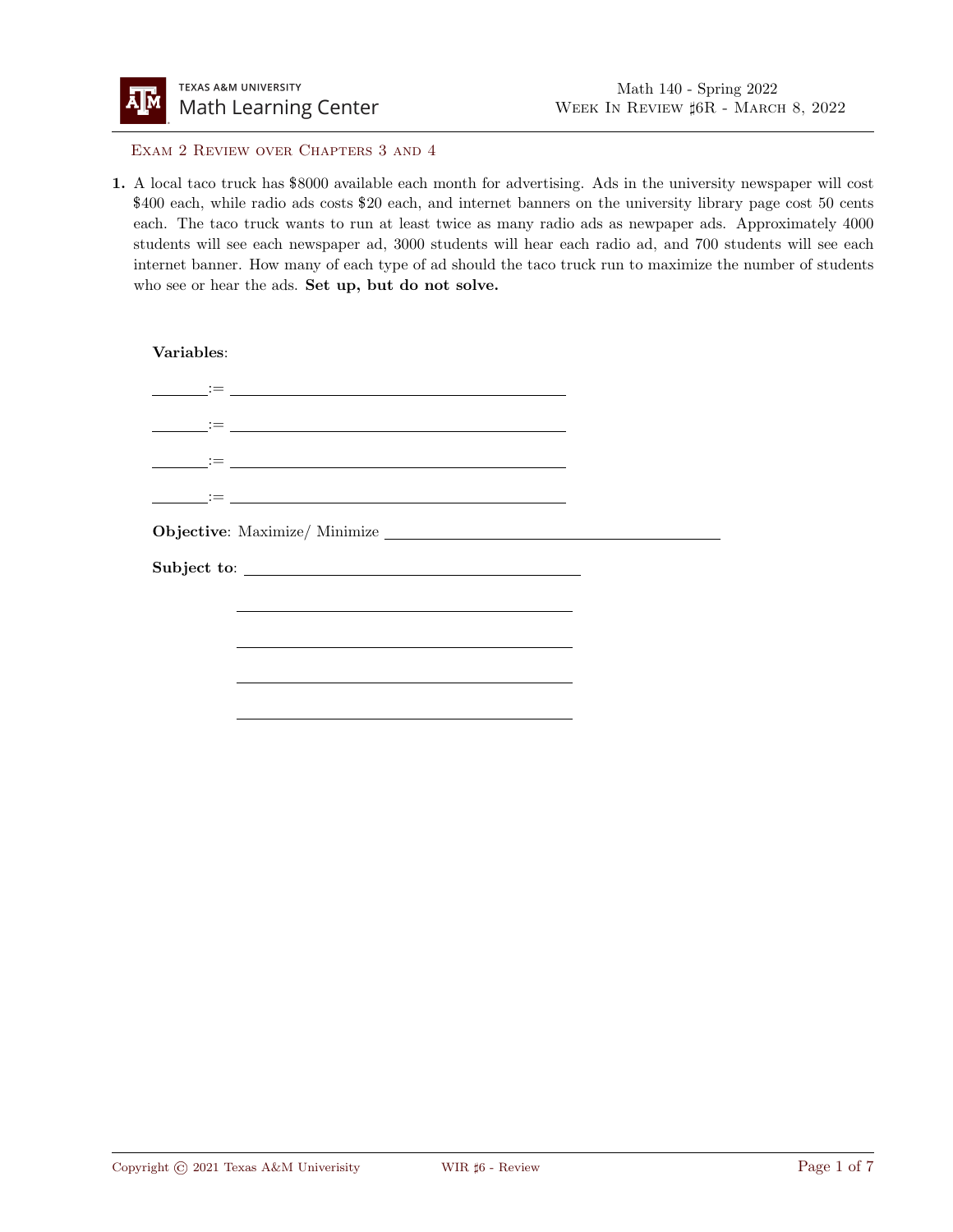2. Graph the system of inequalities below. Then determine if the solution set is bounded or unbounded.

$$
3x + 2y \ge 18
$$
  

$$
3x - 4y < 24
$$
  

$$
x \ge 0, y \ge 0
$$

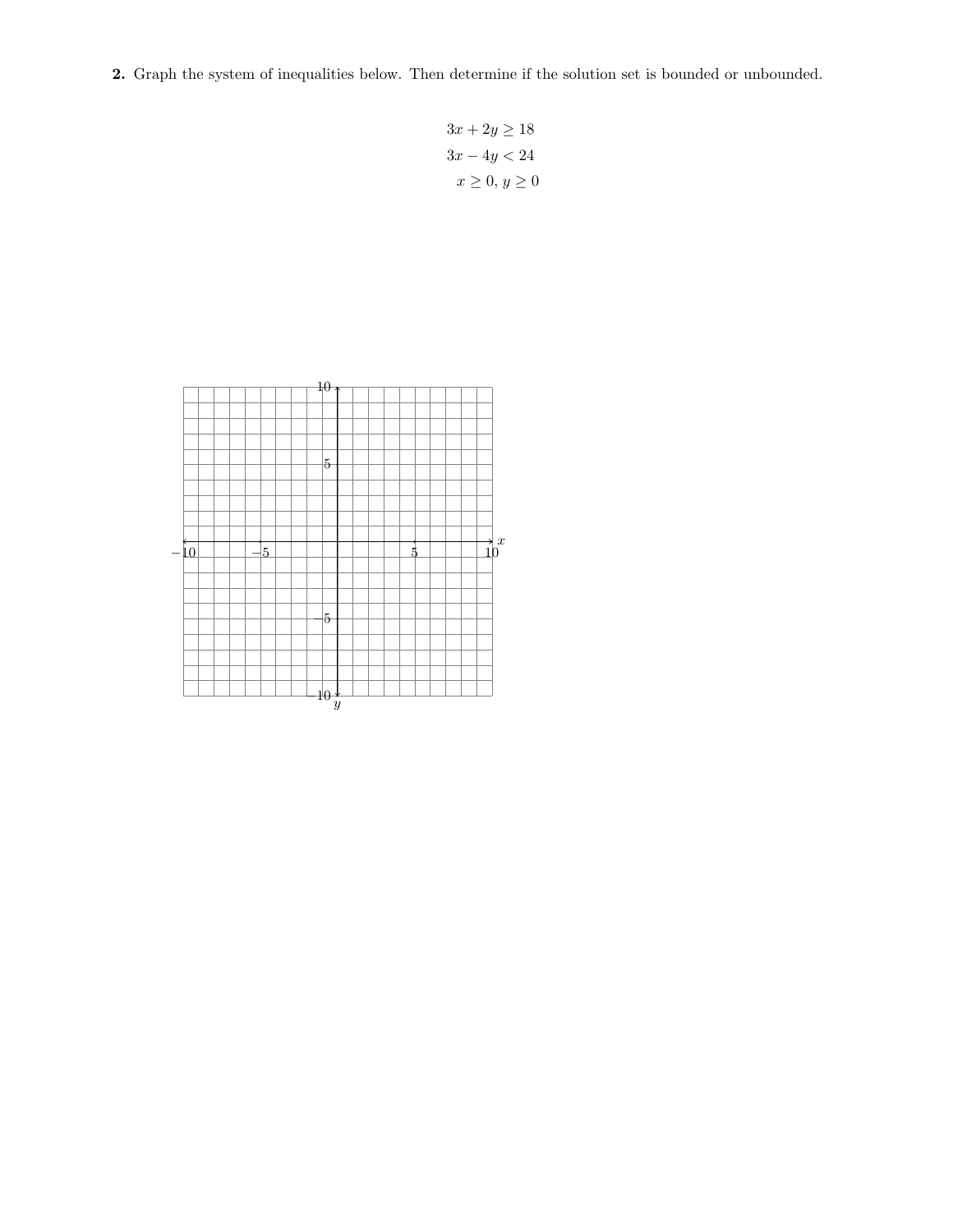3. A small company manufacturers two types of electronic readers: ReadOnly and ReadPlus. Each electronic reader goes through three production lines during assembly, fabrication of shell, inserting the motherboard, and applying the screen. Each ReadOnly requires 2 hours of fabrication, 4 hours to insert the motherboard, and 2 hours to apply the screen. Each ReadPlus requires 4 hours of fabrication, 2 hours to insert the motherboard, and 2 hours to apply the screen. The total time available per week for fabrication is 4800 minutes, while time for inserting the motherboard and applying the screen are 5040 minutes and 3000 minutes respectively. Both readers produce a \$70 profit for the company. How many of each type of reader should be made to maximize the company's profit? Solve the linear programming problem using the method of corners.

## Variables:

 $x:=$  the number of ReadOnly electronic readers made and sold

 $y:=$  the number of ReadPlus electronic readers made and sold

 $P:=$  the company's profits, in dollars, from the sales of these two electronic readers

Objective: Maximize/ Minimize

Subject to: (total time spent in fabrication)

(total time spent inserting the motherboard)

(total time spent applying the screen)

 $x \geq 0, y \geq 0$ 

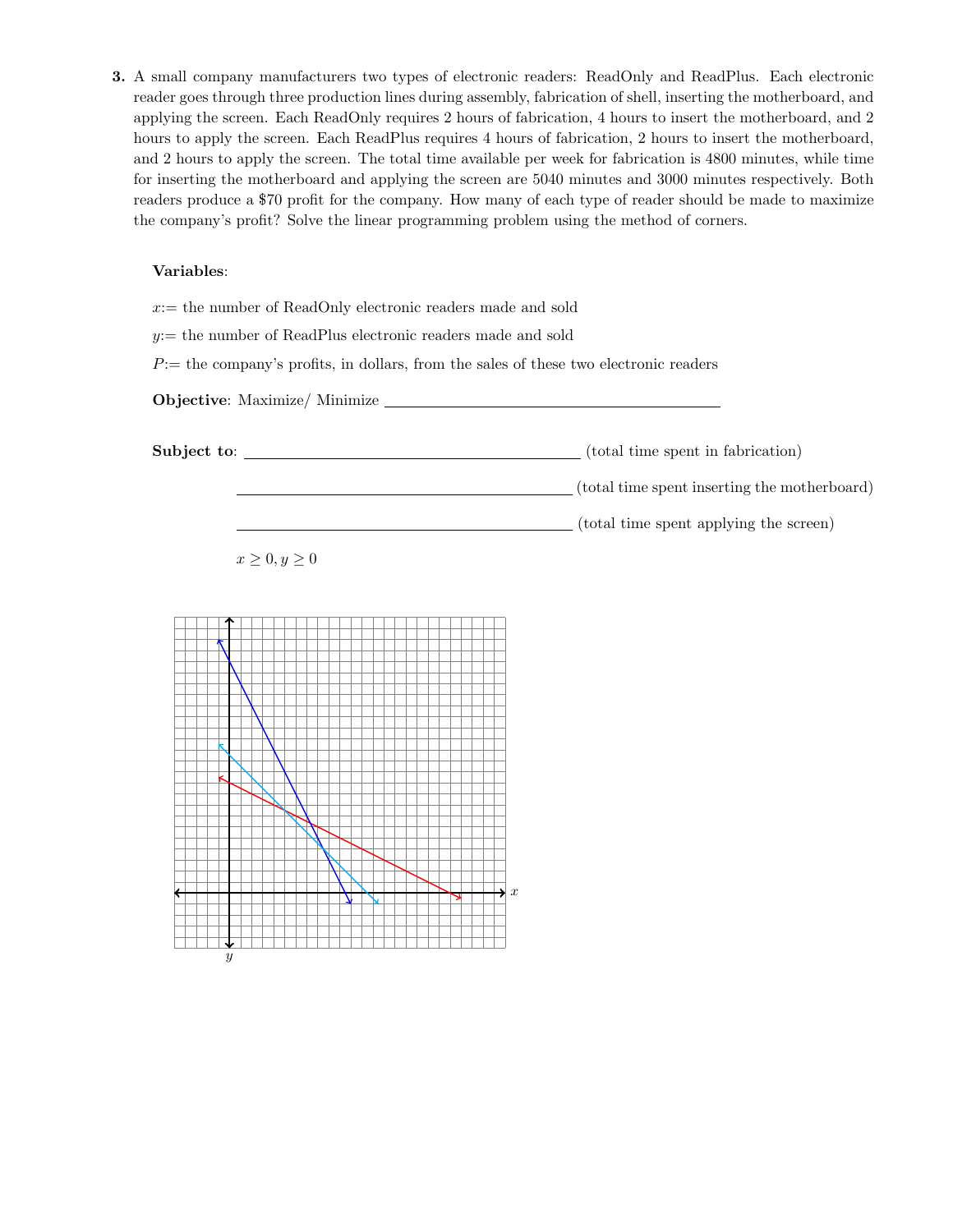4. A 4-H member raises only goats and pigs. She has pen space for no more than 16 animals. She spends \$25 to raise each goat and \$75 to raise each pig and she has \$900 available for this project. Each goat produces \$12 in profit and each pig \$40 in profit. Using linear programming techniques, we find 12 pigs and no goats should be raised to maximize the 4-H member's profit. Are there any leftover resources, and if so what are they?

5. Write the corresponding initial simplex tableau for the linear programming problem.

Maximize:  $P = 36x + 15y + 27z$ 

Subject to:  $100x + 250y - 480z \le 8000$  $80x - 975y + 3400 \ge 300z$  $750y + 124x \le 324z$  $x \geq 0, y \geq 0, z \geq 0$ 

6. State the pivot column, pivot row, and pivot element for the given simplex tableau below. Then indicate the corner point of the feasible region corresponding to the given tableau.

| $\boldsymbol{x}$ | $\boldsymbol{y}$ | $\boldsymbol{z}$         | s <sub>1</sub> | $s_2$ | $s_3$          |   | constant |
|------------------|------------------|--------------------------|----------------|-------|----------------|---|----------|
|                  | $\overline{0}$   | $\overline{\phantom{0}}$ | $\frac{2}{5}$  |       | $\overline{2}$ |   | 22       |
|                  |                  |                          |                |       |                |   |          |
|                  |                  |                          | -5             |       |                | 0 | 12       |
|                  |                  |                          | $-7$           |       |                |   | 340      |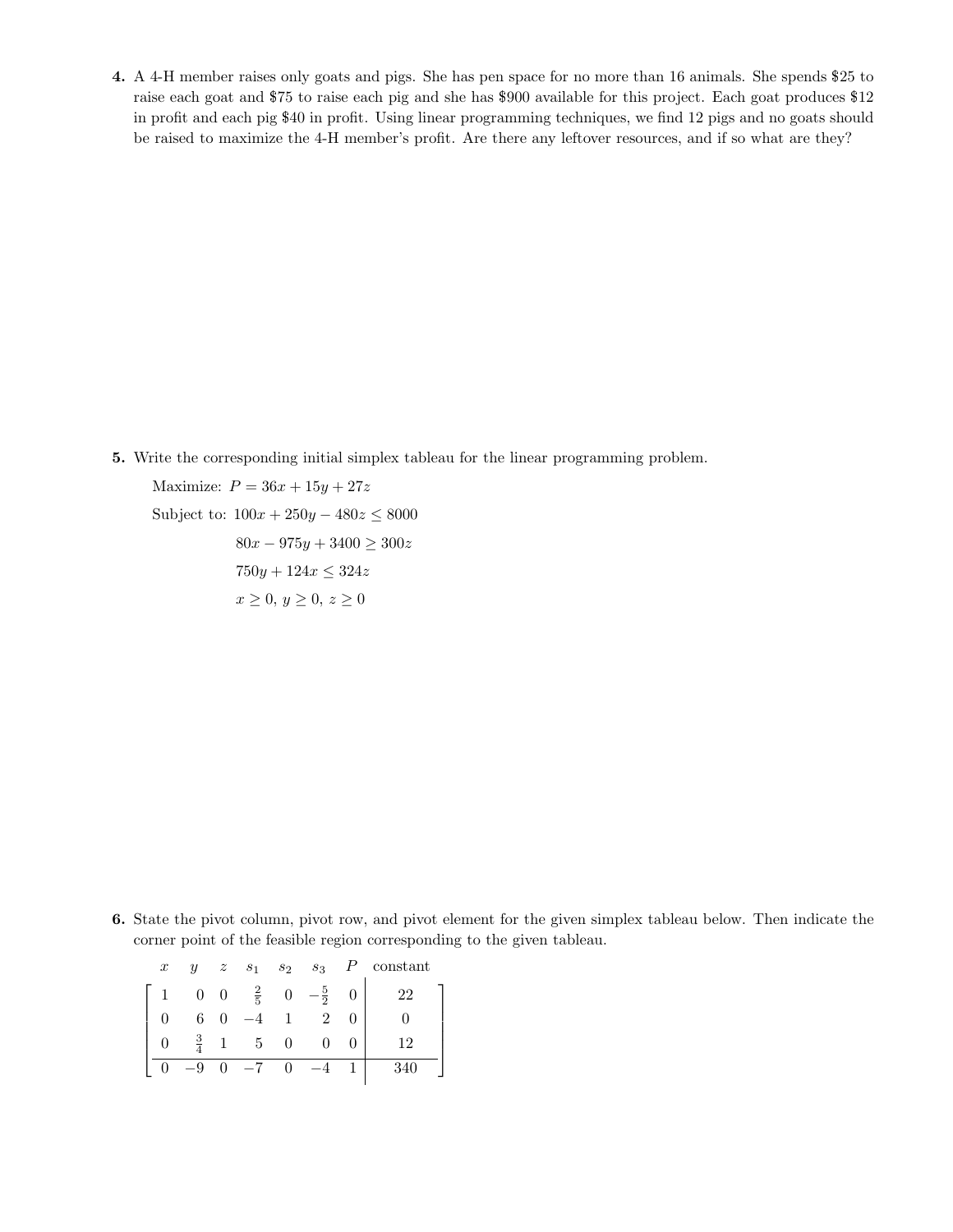7. For the final tableau below, read the solution. Then, if the linear programming problem represented a realworld scenario, would there be any leftovers?

| $\boldsymbol{x}$ |                | $y \quad z \quad s_1$ |               | $s_2$ $s_3$ $P$ |  | constant |
|------------------|----------------|-----------------------|---------------|-----------------|--|----------|
| 3                | $\overline{0}$ | 1                     | $\frac{2}{5}$ |                 |  | 459      |
| $\overline{5}$   |                |                       | 3             |                 |  | 723      |
|                  |                |                       |               | 6               |  | 148      |
|                  |                | 0                     | 츻             |                 |  | 278      |

8. In an experiment, a fair standard 20-sided die is rolled, noting whether or not the number facing is a multiple of 5, and then a card is drawn from a well-shuffled deck, noting the suit. Write the sample space for the experiment.

**9.** Shade  $(A^C \cap B)^C \cup B$  on the Venn Diagram. Your answer must be obvious to the instructor.

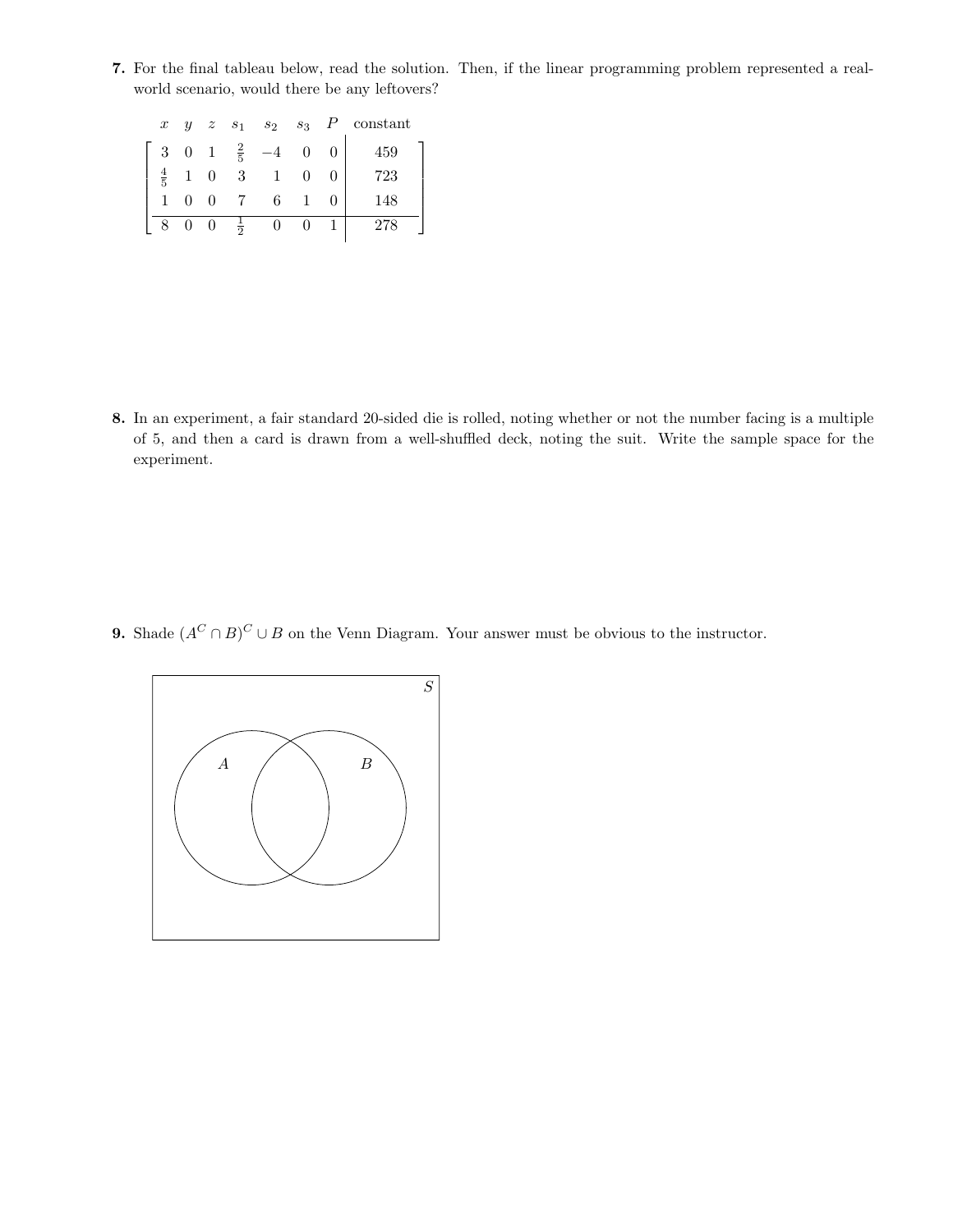## 10. Assuming two fair standard six-sided dice are rolled, one green and one blue, and let

- $A =$  the event "a sum of 8 is rolled",
- $B =$  the event "a 4 is showing on the blue die", and
- $D =$  the event "an number less than 3 shows on the green die".
- (a) Write the symbolic equivalent of the event "a sum of 8 is rolled, but the blue die isn't showing a 4 and the green die is showing a number less than 3".
- (b) Verbally describe  $D^C \cup A^C$
- 11. A survey of 50 veterans from the Air Force and Navy was taken to gather information on their service career and what life is like outside of the miliatry. A breakdown of those surveyed is shown in the table. Suppose a randomly selected veteran from the Air Force or Navy is interviewed. What is the probability the person chosen is

|            | Air Force      | Navy | Total |
|------------|----------------|------|-------|
| Private    | 6              | 9    | 15    |
| Corporal   | 10             | 8    | 18    |
| Sergeant   | 4              | 5    | 9     |
| Lieutenant | $\overline{2}$ | 1    | 3     |
| Captain    | $\overline{2}$ | 3    | 5     |
| Total      | 24             | 26   | 50    |

- (a) P(is a Corporal or in the Navy)
- (b) P(in the Air Force or in the Navy)
- (c) P(is a Private and a Lieutenant)
- (d) P(is not in the Air Force, but is a Sergeant)
- (e) P(is not a Captain and was in the service)